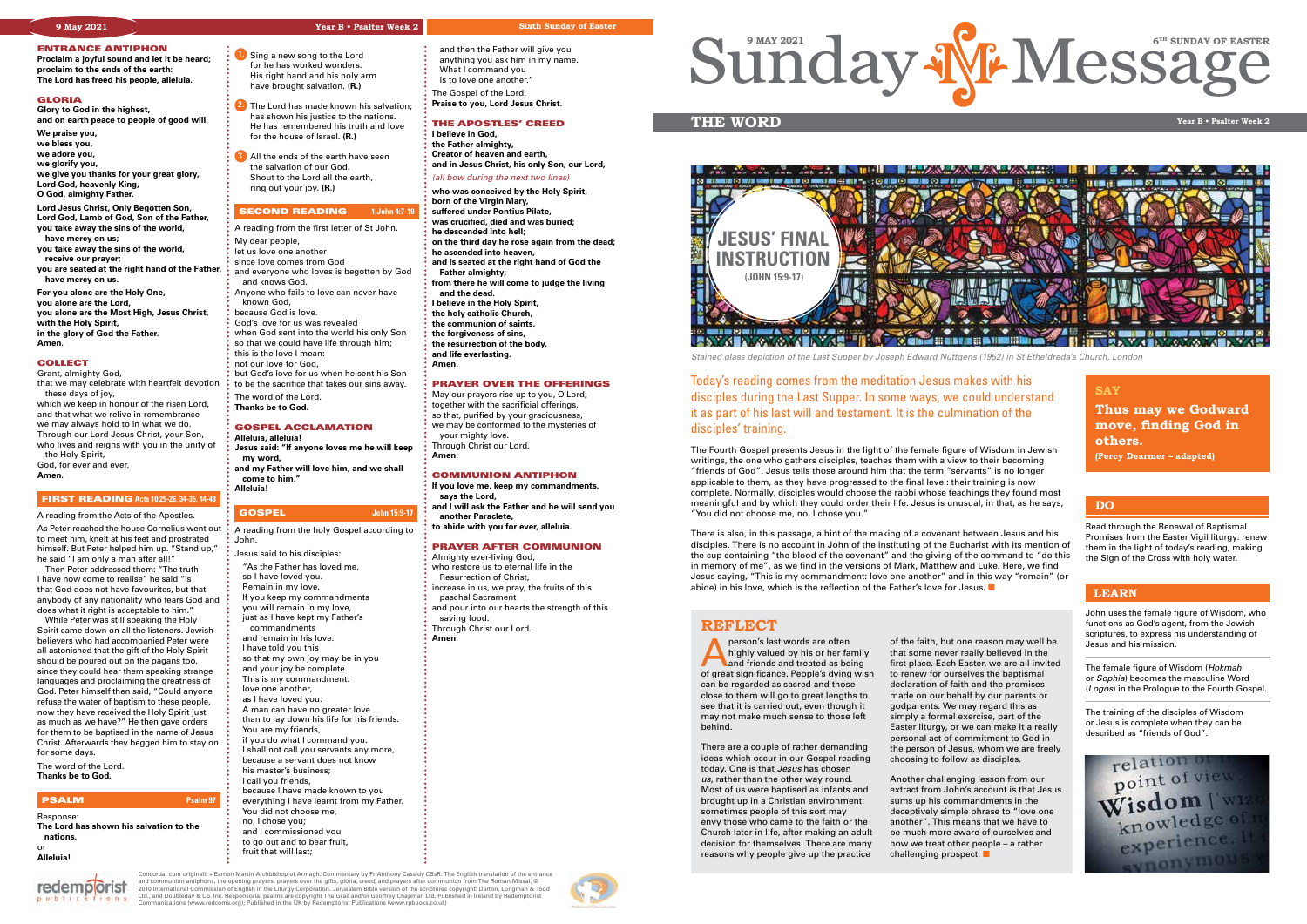# **PARISH OF OUR LADY IMMACULATE**

Seamoor Road, Westbourne BH4 9AE Roman Catholic Diocese of Portsmouth. Registered charity 246871

#### **NEWSLETTER 9 th May, 2021 Sixth Sunday of Easter (B)**

| Website:                                | www.catholicwestbourne.org          |                                                                   |
|-----------------------------------------|-------------------------------------|-------------------------------------------------------------------|
| Parish Office:                          | Tel:<br>email:                      | 01202 760640 (all enquiries)<br>oliadmin@portsmouthdiocese.org.uk |
| Parish Priest:<br>Safeguarding Officer: | Fr Andrew Moore:<br>Matthew French: | andrewmoore@portsmouthdiocese.org.uk<br>mail@matthewfrench.net    |

# **Thursday is the Feast of the Ascension of the Lord.** (The obligation is suspended at this time.)

**Parish finances.** A big 'Thank You' to those who have been most generous in their response to the recent statement about our parish finances. If you have not yet had the chance to read the statement it is available on the [parish website.](http://catholicwestbourne.org/getting-involved/finance-and-property/) Copies are also available at the church.

**Going forward:** Next week sees a further easing of regulations across the country and there is a general sense of greater confidence and perhaps expectation on the part of some, but continued apprehension, if not anxiety, on the part of others. None of the immediate changes will affect how things are done in the parish. Indeed, as long as social distancing remains in force, and because of the nature of our building and other operational issues, we will continue to be severely limited in the numbers that can be accommodated. So, booking for Sunday mass will have to continue for some time. If social distancing were to be removed at the end of June – and that is still speculative at this stage - there will need to be an extended period of adjustment. Throughout the pandemic the parish has adopted a cautious and steady as she goes approach, and this will continue. It is unlikely that the Hall (and therefore access to toilets) will be operational until at least September at the earliest. We are fortunate in this country that things do seem to be improving but risk remains.

# **Mass times and church opening**

**Sunday mass** is at 9.30 & 11.00 a.m. by advanced booking only and with priority for those working, at school, and First Communion candidates. The 9.30 mass is heavily subscribed and will mean an allocation perhaps every other Sunday or two Sundays out of three. The 11.00 mass is not so heavily subscribed so attendance may be more regular.

**Weekday mass**(Tuesday – Friday) is at 10.00 a.m. No need to book. There is generally good capacity on all days.

For all masses **please be punctual**. The doors will be closed five minutes before mass starts and it will not be possible to admit latecomers.

Please be advised that the Sunday obligation remains suspended and so, for some, it might be beneficial to attend during the week.

On Sundays, the church will remain open after the 9.30 mass until 10.30 for those who may wish to make short individual visits but will then be closed for cleaning before the 11.00 a.m. mass. During the week, the church will remain open after the 10.00 a.m. mass until 11.00 a.m.